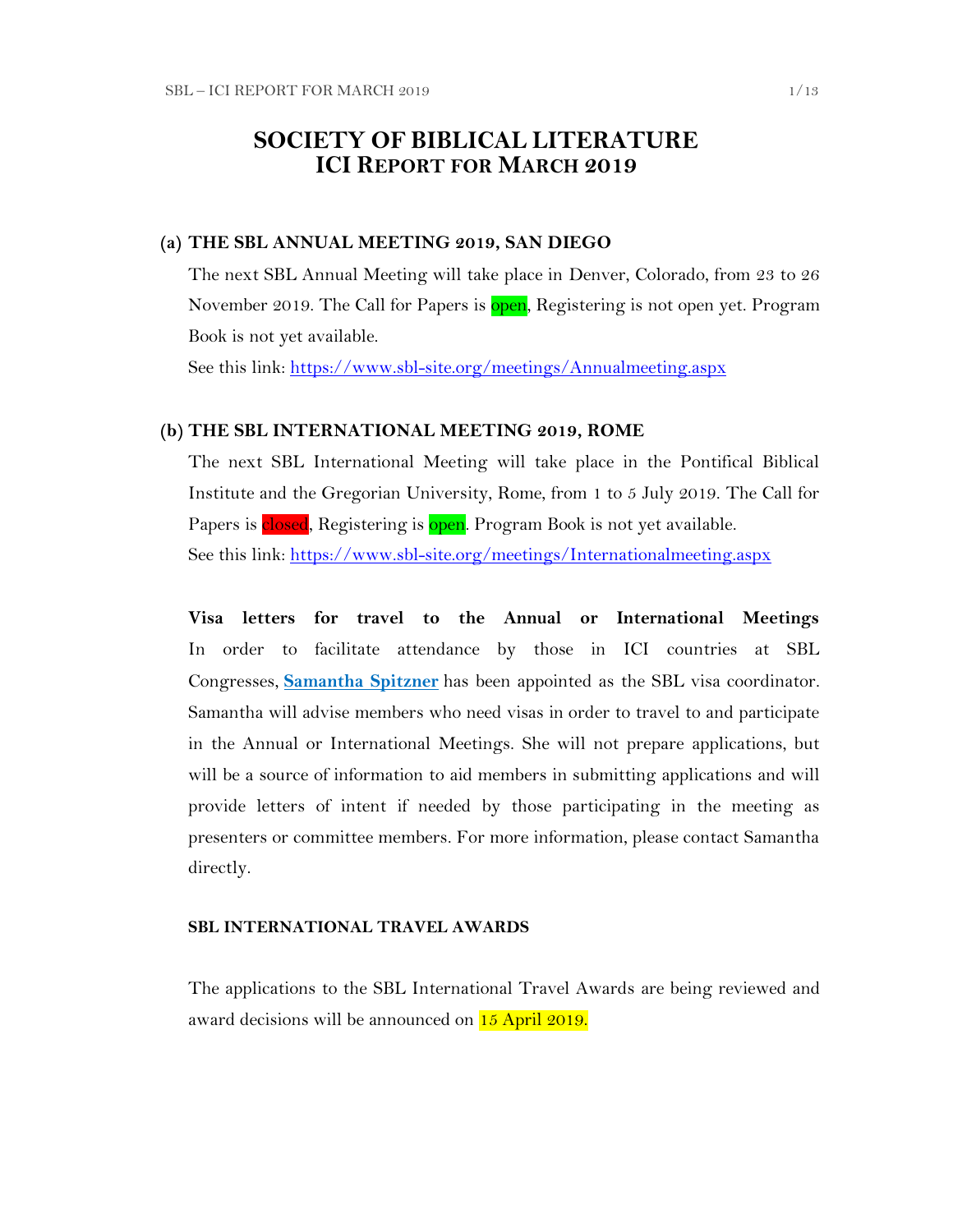The SBL International Travel Awards offer opportunities to current SBL members outside North America to attend the Annual or International Meeting, to participate in the program, to enhance their professional development, and to build their network with fellow scholars. These grants help facilitate the work of Program Units and the International Cooperation Initiative ("ICI"). These grants are intended to support underrepresented and underresourced scholars. As such, preference will be given to women, people of historically underrepresented ethnicities, and members from **[ICI-qualifying countries](https://www.sbl-site.org/assets/pdfs/ICIcountries.pdf)**. A key criterion is an applicant's demonstrable financial need.

Four International Travel Award Panels (ITAP) will administer the awards each year, serving four geographic regions:

- Africa and Middle East
- Asia and Pacific
- Eastern Europe
- Latin America and Caribbean

For awards offered in 2018, each ITAP will administer \$3,000 in awards in each region. The panels may determine the best distribution of funds (e.g., as one \$1000 and one \$2000 award, or as three awards of \$1000 each). The applicants must attend the Annual or International Meetings, but may or may not participate in the program, depending upon their needs expressed in the application. All grants include lodging (one room, single or shared) for four nights and complimentary meeting registration. Recipients may not have attended an Annual or International Meeting within the last five (5) years.

<https://www.sbl-site.org/membership/AMtravelgrant.aspx>

#### (c) **PUBLICATION IN [ANCIENT NEAR EAST MONOGRAPHS](http://www.sbl-site.org/publications/Books_ANEmonographs.aspx) (ANEM)**

ANEM is a series that was established by the SBL at the request of the International Cooperation Initiative (ICI), jointly published with the Universidad Católica Argentina's Centro de Estudios de Historia del Antiguo Oriente (CEHAO) and co-edited by Jeffrey Stackert and Juan Manuel Tebes. The series publishes volumes on the Ancient Near East (including ancient Israel) both in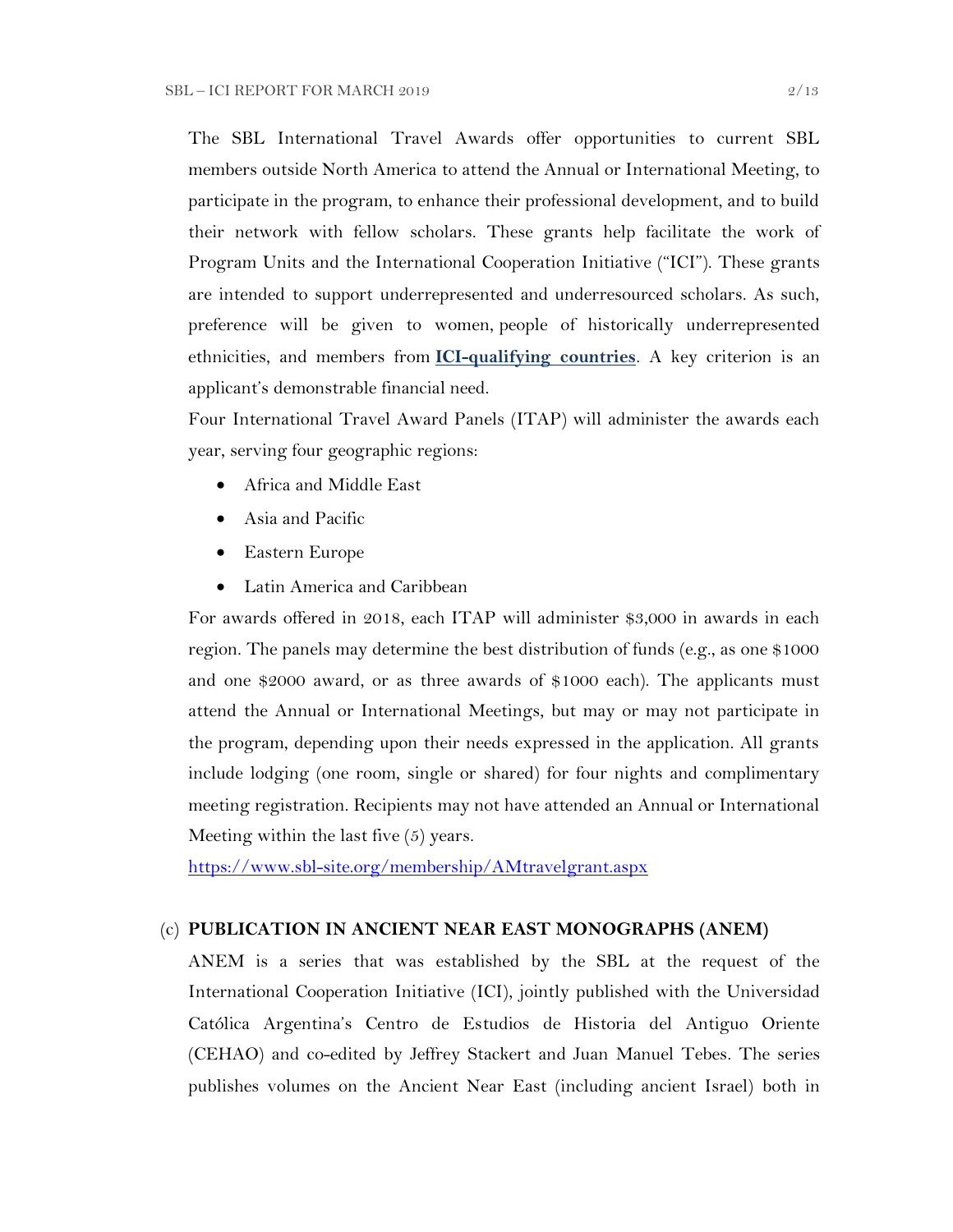print and electronically, making them freely available for download. Paperback and hardback versions of the volumes are available, for a reasonable price.

To view the volumes published in the series, please go to

[http://www.sbl-site.org/publications/Books\\_ANEmonographs.aspx](http://www.sbl-site.org/publications/Books_ANEmonographs.aspx) (SBL English version)

<http://www.uca.edu.ar/anem> (CEHAO Spanish version)

The latest volume in ANEM is:

**BOSWORTH, David A. House of Weeping: The Motif of Tears in Akkadian and Hebrew Prayers. Ancient Near East Monographs – Monografías sobre el Antiguo Oriente, Volume 24. Atlanta: Society of Biblical Literature – Centro de Estudios del Antiguo Oriente, 2019. 184 pp. ISBN 9781628372359** 

Explore the meaning and effects of weeping in ancient texts.

David A. Bosworth draws on scientific research on weeping to understand references to a petitioner's tears in biblical and other ancient Near Eastern prayers. Drawing from Hebrew and Akkadian texts, Bosworth illustrates how weeping reflects helplessness and being overwhelmed with emotion as well as how tears often motivate others to help. Because people turn to prayer at times of extreme distress, weeping and prayer may reinforce one another as strategies to move the deity to offer assistance. For example, when prayers that mention weeping assume that the deity is angry, tears function as part of calming divine wrath. Bosworth's substantive engagement with the sciences demonstrates how scientific scholarship can enhance humanities research and vice versa.

- A theory of prayer drawn from scientific studies of emotion regulation.

- Corpus-based research that permits analysis of the distribution of the weeping motif in diverse genres.

- Substantive comparisons between biblical and Mesopotamian prayers without treating either as secondary or collapsing their differences.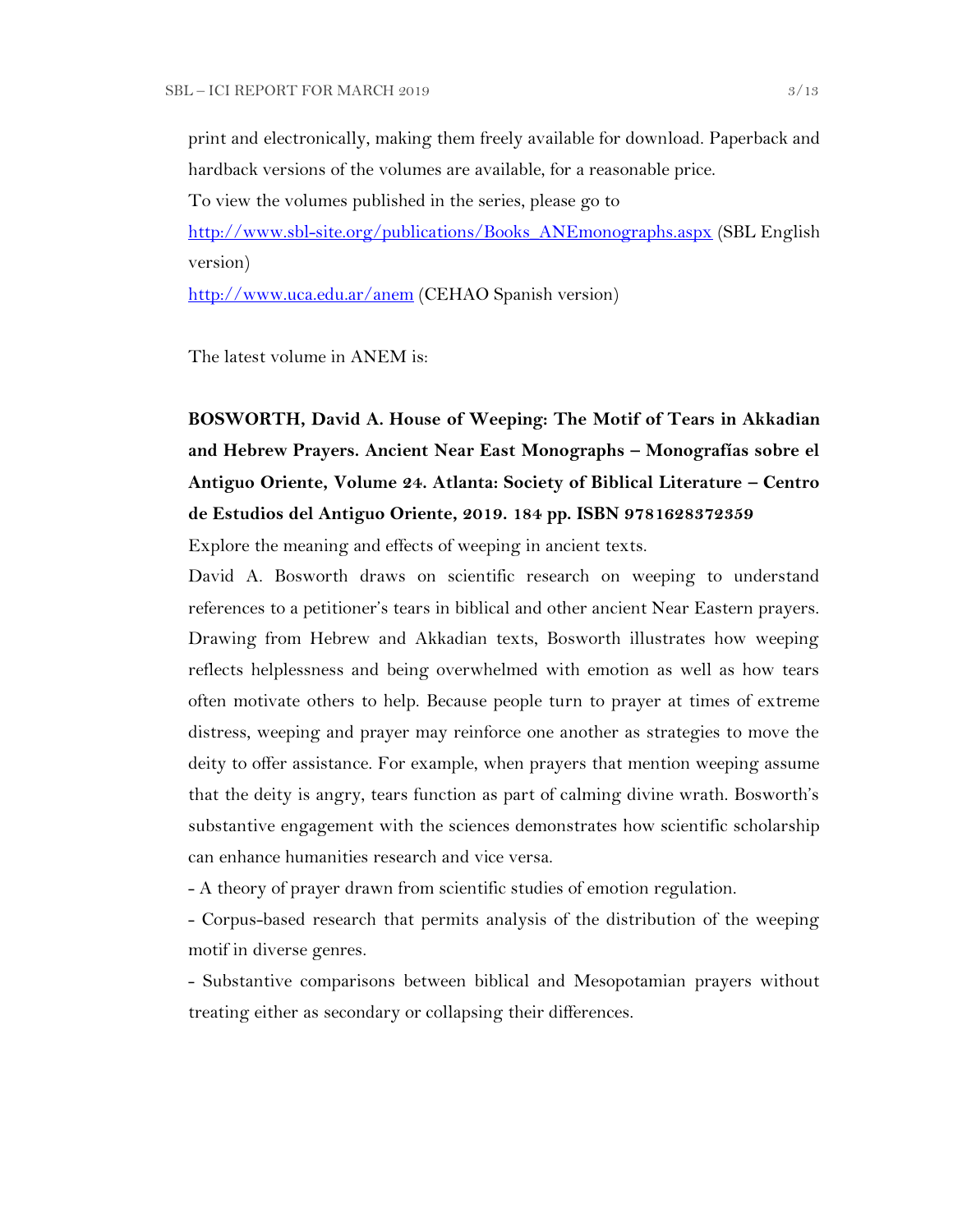## **(d) PUBLICATION IN INTERNATIONAL VOICES IN BIBLICAL STUDIES (IVBS)**

IVBS is a series that was established by the SBL at the request of the International Cooperation Initiative (ICI), and which is co-edited by Monica Melanchthon and Jione Havea. IVBS encourages in particular submissions from scholars in the present seven international regions for which it has editorial boards: Africa, Central and Eastern Europe, Latin America, Middle East-South Asia, Northeast Asia, Pacific, and Southeast Asia. Interregional collaborations are also welcome. IVBS publishes works in English and in any other language for which its editors can find qualified peer reviewers. Any work published in IVBS is freely available to anyone in perpetuity. The series publishes work generally in the area of reception history and criticism. The scope is not limited to any particular biblical text or historical timeframe. The works will mainly be published in English and, wherever possible, also in primary languages of authors. For more information please go to [http://ivbs.sbl-site.org/home.aspx.](http://ivbs.sbl-site.org/home.aspx) If you would consider publishing your work in this series, feel free to contact one of the two general editors, [Monica Melanchthon](mailto:ivbs2010@gmail.com) or [Jione Havea.](mailto:jioneh@nsw.uca.org.au)

#### The latest volume in IVBS is:

## **Fetalsana-Apura, Lily. A Filipino Resistance Reading of Joshua 1:1-9. Atlanta: SBL Press, 2019.**

Go beyond historical questions.

Lily Fetalsana-Apura reads Joshua 1:1–9, a text that has been used to legitimize Western conquests and imperialism, as a resistance text. Using contextual hermeneutics, the author reads the Former Prophets as countering and resisting impositions of surrounding imperial forces. Read in the context of four hundred years of colonial victimization and a continuing struggle against neocolonialism, Fetalsana-Apura interprets Joshua 1:1–9 as exhorting strength and courage against exploitation and domination by empire. She reveals the Western context and interests reflected in many books and commentaries and outlines instead how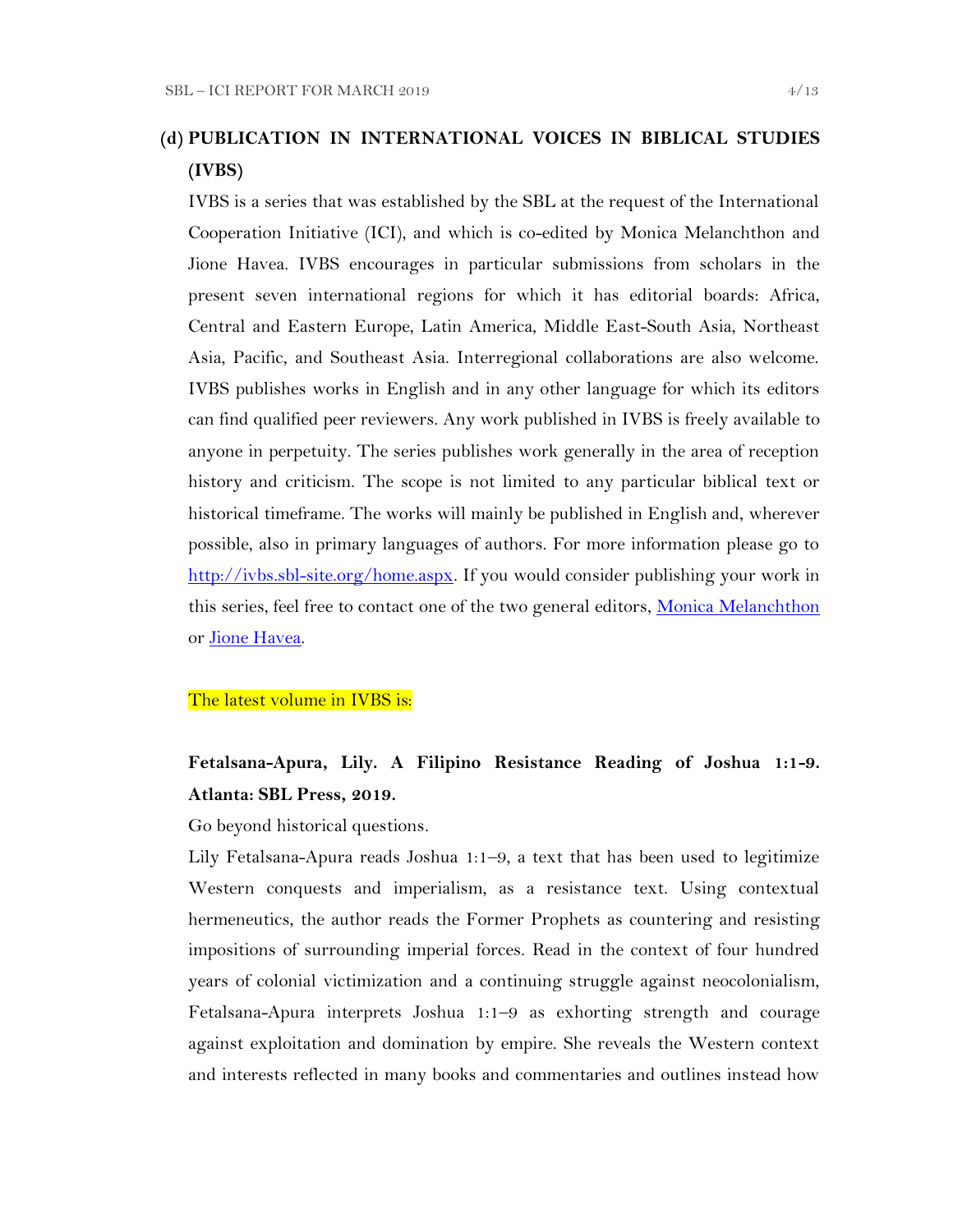the text's meaning can be translated as resisting empire to marginalized and exploited communities such as the Philippines.

Features:

- A critique of Western biblical studies that exclusively focus on historical and theological readings.

- An outline of exegetical and hermeneutical procedures for contextual interpretation.

- Identification of themes and concepts in the Deuteronomistic History that subvert imperial ideology.

#### **PUBLICATIONS: ONLINE BOOKS**

For a **full alphabetic list of all publications available for free in the ICI book repository program**, please go to:

[http://www.sbl-site.org/publications/Books\\_ICIbooks.aspx](http://www.sbl-site.org/publications/Books_ICIbooks.aspx)

#### New books added to the repository!:

**Ubierna, Pablo and Héctor R. Francisco. Apuntes de Siríaco. Breve introducción a la lengua y literatura siríacas. Byzantina & Orientalia Studia, Adnotationes Linguarum I. Buenos Aires, Instituto Multidisciplinario de Historia y Ciencias Humanas, 2018.**

Estos *Apuntes de Siríaco* tienen como propósito acercar materiales para comenzar el estudio de la lengua y la tradición cultural siríaca. El siríaco es una lengua perteneciente a la tradición aramea que desde sus orígenes literarios en el s. II de nuestra era se transformó en la lengua literaria (filosófica, teológica, histórica) de los cristianos de tradición aramea, siendo hasta hoy la lengua litúrgica. El presente volumen incluye una introducción a los instrumentos de trabajo, una descripción de la lengua para ser trabajada en clase así como una crestomatía de textos y ejemplos paleográficos.

These *Notes on Syriac* are intended to provide materials to begin the study of the Syriac language and cultural tradition. Syriac is a language belonging to the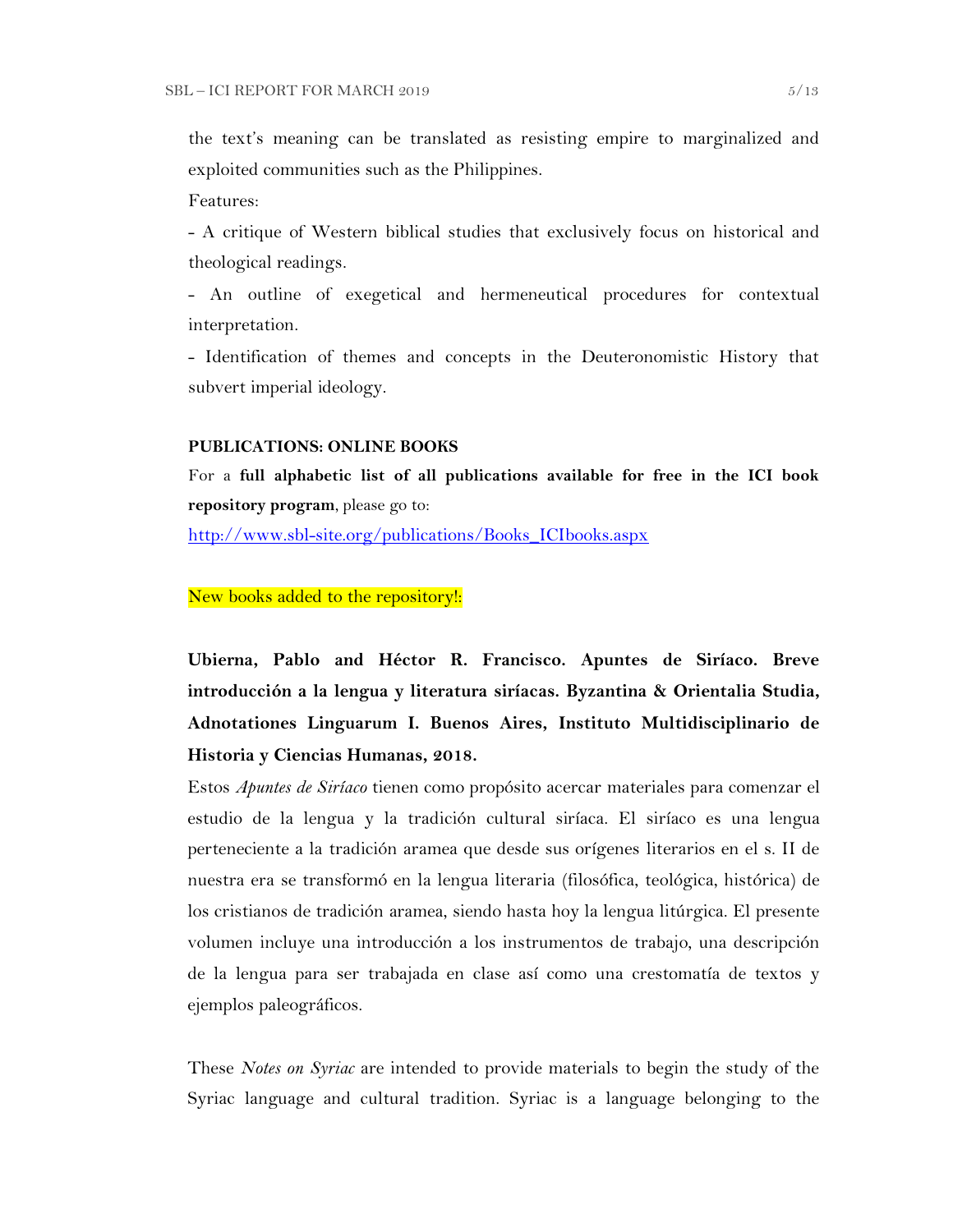Aramaic tradition that since its literary origins in the 2nd century AD became the literary language (philosophical, theological, historical) of the Christians of the Aramaic tradition, and is still the liturgical language today. The present volume includes an introduction to the working tools, a description of the language to be worked on in class as well as a chrestomathy of texts and palaeographic examples.

# **Ro, Johannes Unsok. Poverty, Law, and Divine Justice in Persian and Hellenistic Judah. Ancient Israel and Its Literature 32. Atlanta: SBL Press, 2018.**

Johannes Unsok Ro employs philological, historical, and sociological approaches to investigate the close connections between socioeconomic structures, social inequality, and theological developments in the Judean communities in Persianand Hellenistic-era Palestine. Ro contends that competing points of view from communities of lay returnees, priestly returnees, and communities of resident Judeans and Samaritans were juxtaposed within the Hebrew Bible, which took shape during the postexilic period. By exploring issues such as the relationship between the shaping of the canon and literacy in the Judean community, the term strangers in the biblical law codes, the socioeconomic structures of Judean communities reflected in the biblical law codes, the development of the theological concept of divine punitive justice, the piety of the poor in certain psalms, and the concept of poverty in the Dead Sea Scrolls, Ro illustrates that the communities behind each text and its redactions can be ascertained through sociological and theological lenses.

## **Tan, Andrew Kimseng. The Rhetoric of Abraham's Faith in Romans 4. Emory Studies in Early Christianity 20. Atlanta: SBL Press, 2018.**

Andrew Kimseng Tan examines Romans using sociorhetorical interpretation to determine how Paul attempted to alleviate dissension between Judean (or "Jewish") and non-Judean (or "gentile") Christians. Through his analysis of Paul's rhetoric, Tan reveals that Paul used Abraham's faith in Genesis to demonstrate that the both groups were equally children and heirs of Abraham whose acceptance by God was through the same kind of faith that Abraham possessed, not through the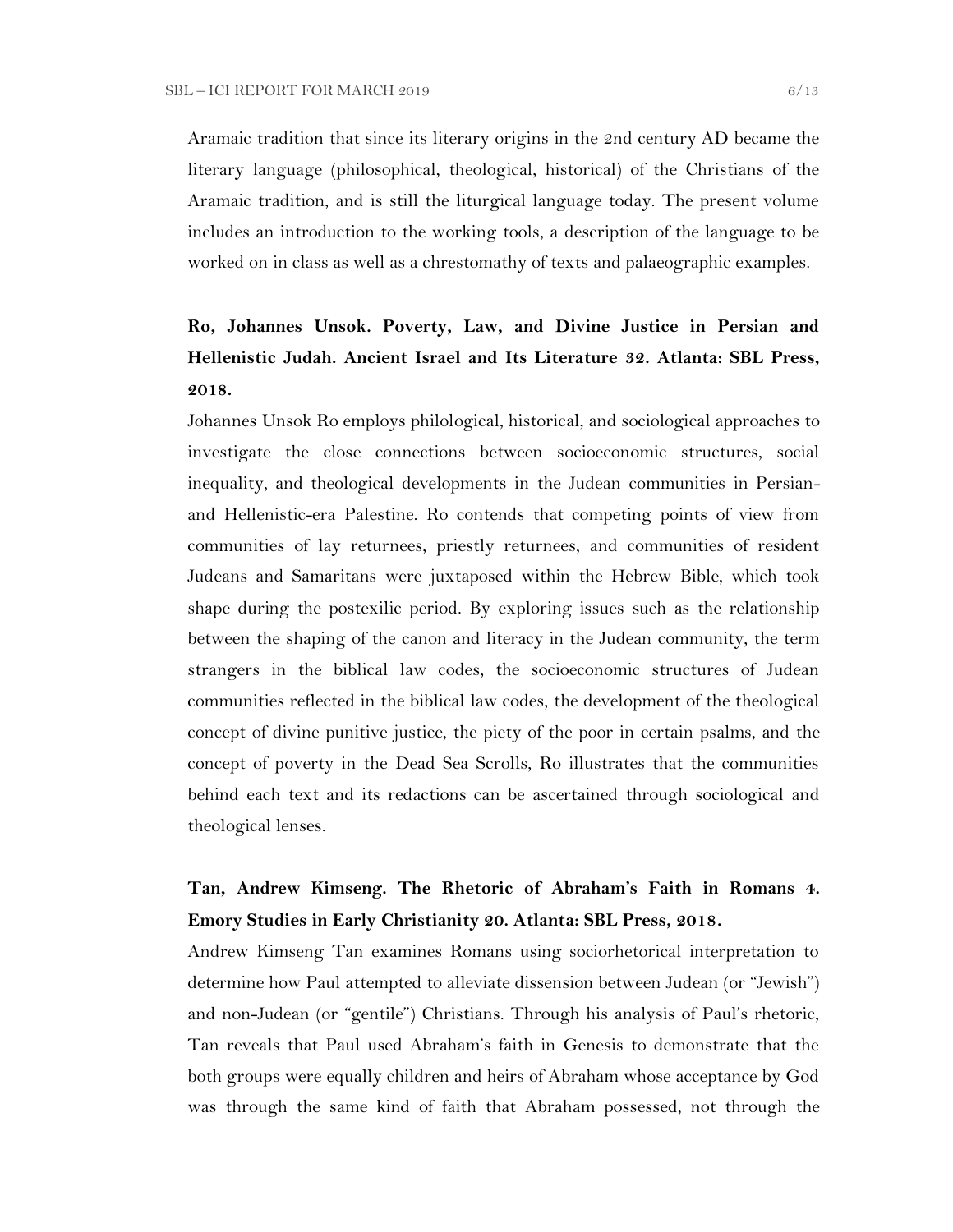Mosaic law, which Judean Christians claimed gave them a special honored status with God.

JSTOR provides free or low cost access to more than 1,500 institutions in 69 countries

More than 1,500 institutions in Africa and other developing nations receive access to JSTOR free of charge or for steeply reduced fees. This is made possible through a combination of philanthropic support and the fees paid by libraries in other countries around the world, as well as publishers' eagerness to support this work. More information is available about JSTOR's [African Access](http://about.jstor.org/libraries/african-access-initiative)  [Initiative](http://about.jstor.org/libraries/african-access-initiative) and [Developing Nations Access Initiative](http://about.jstor.org/libraries/developing-nations-access-initiative) programs.

#### Need JSTOR Access?

As part of your Society of Biblical Literature membership, save 50% on the annual JPASS plan, your personal access to the JSTOR archive. With more than 1,900 scholarly journals, JSTOR is one of the world's leading academic databases. Millions of users worldwide rely on JSTOR for research, fact checking, and book reviews. This discounted subscription includes unlimited reading access and 120 article downloads. JSTOR adds new titles every month so you'll have a growing collection of the world's leading peer-reviewed journals only a click away.

To access the discounted JPASS, log-in to the SBL website with your member ID. Just below where you entered your member ID, click membership benefits. You will see JSTOR's JPASS among the benefits and a link "To get your savings: click" here."

#### **(e) ICI TEACHING COLLABORATION PROGRAM**

In order to facilitate the exchange of scholars and institutions in biblical studies across the globe, a teaching collaboration program is run by the ICI. The facility consists of lists of scholars and institutions interested in exchanges that are made available on the SBL website.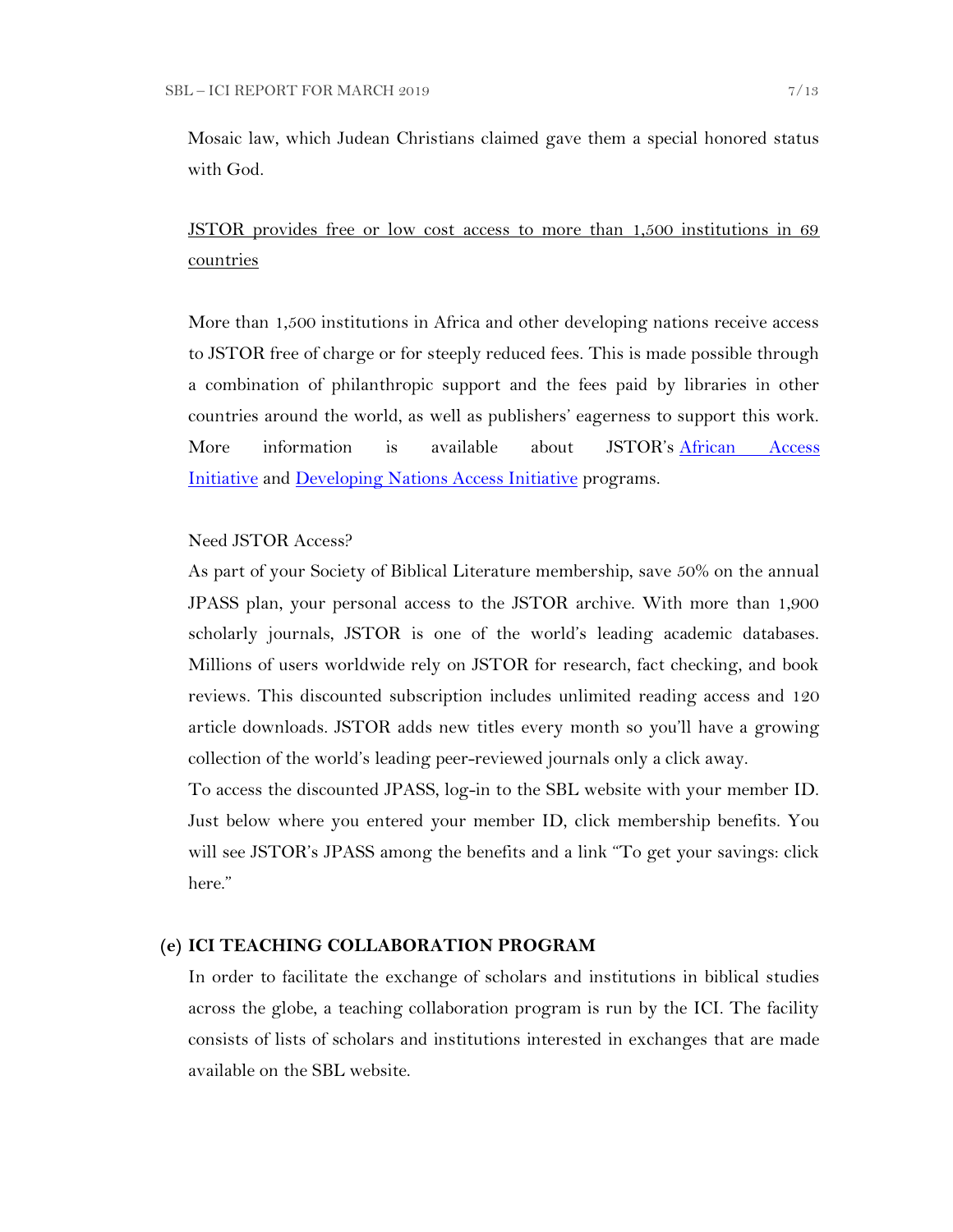See: [http://sbl-site.org/educational/ICITeaching.aspx.](http://sbl-site.org/educational/ICITeaching.aspx) If you or your institution is interested in such collaboration, please visit the site and enroll yourself in these lists. For more information, contact [Jackie du Toit.](mailto:dutoitjs@ufs.ac.za)

#### **(f) JOURNAL OF BIBLICAL LITERATURE (JBL) ARCHIVE**

Take note that an archive with JBL articles from volume 122.1 of 2003 through volume 130.1 of 2011 is available online to people accessing the SBL website from any ICI country. See http://www.sbl-site.org/publications/ICI\_JBLarchive.aspx. All articles in those volumes can be downloaded for free!

#### **(g) THE SBL WEBSITE**

The SBL website (on the SBL Press page) has a facility where one can search the full text of all SBL books! For this very convenient tool, see:

<http://sbl-site.org/publications/default.aspx>

For searching reviews of a vast number of academic publications, see the website of Review of Biblical Literature (RBL) at (you have to log in with your membership number):

<http://www.bookreviews.org/>

#### **(h) EVENTS**

The SBL maintains a significant list of events taking place anywhere in the globe. For the full list please go to<http://www.sbl-site.org/meetings/events.aspx> A selection of events is listed below—mainly those taking place in ICI regions. Please provide information on conferences in your region, including calls for papers, to Sharon Johnson at [sharon.johnson@sbl-site.org.](mailto:sharon.johnson@sbl-site.org)

#### **2019**

#### **5/7-5/9 Jesus and the Pharisees: An Interdisciplinary Reappraisal**

This international conference held at Pontifical Biblical Institute in Rome, will bring together Jewish, Protestant, Catholic, and other scholars from Argentina, Austria, Canada, Colombia, Germany, India, Israel, Italy, Netherlands, and the United States. The conference first deals with the possible origins and meanings of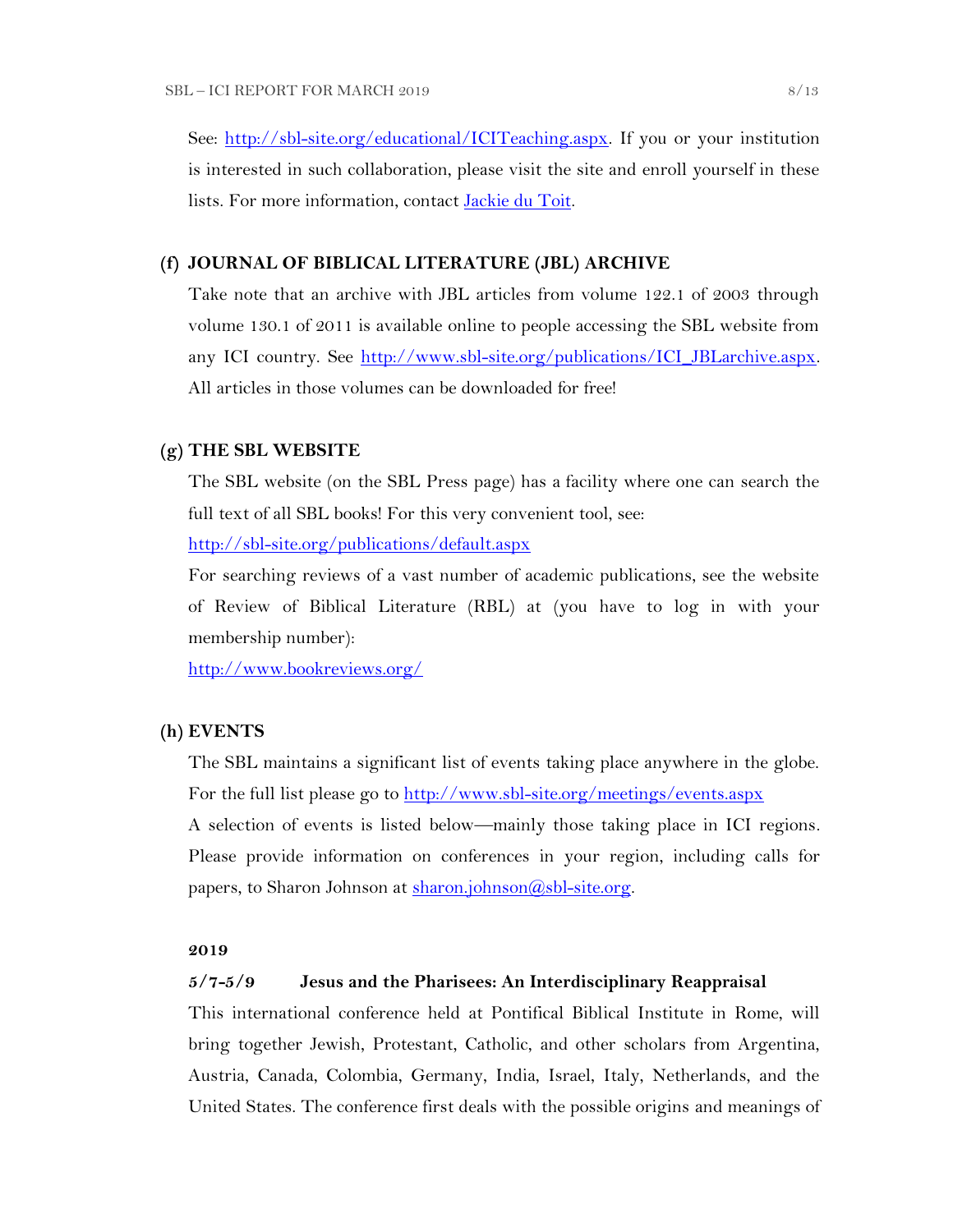the name "Pharisee" in different languages. It then examines the various ancient sources about the Pharisees (Josephus, Qumran, archaeological data, the New Testament, and Rabbinic Literature). The second part of the conference will be devoted to Wirkungsgeschichte, from Patristic Literature, to Medieval Jewish interpretations, to Passion Plays, the Movies, Religion Text Books, and Homiletics. In the end, we will look at possible ways to represent the Pharisees less inadequately in the future.

<https://www.jesusandthepharisees.org/>

### **5/20-5/31 2019 Nida School of Translation Studies**

The Nida School of Translation Studies exists to advance research in translation through a transdisciplinary approach that brings together varying perspectives and methodologies, while challenging traditional boundaries and encouraging original thinking about what translation is and the roles it plays in a globalized world. The theme of our 2019 session, Translating and Interpreting in Contexts of Conflict and Crisis calls participants to engage in an exploration of the many complex challenges, both practical and ethical, that are faced daily by translators and interpreters working in fragile contexts and crisis situations. Location: Misano Adriatico, Italy.

<http://www.nidaschool.org/events/nsts-2019>

## **6/24-6/25 New Song: Biblical Hebrew Poetry as Jewish and Christian Scripture for the 21st Century**

This conference will explore the significance of the poetic medium (difficulties, dynamics, and demands on readers) in the ongoing interpretive engagement with Biblical Hebrew poetry as scripture. Participants will hear from and discuss with leading scholars from around the world (incl. Ellen Davis, Benjamin Sommer, & John Goldingay), each with their own approaches to how the poetry of the OT/HB might be recontextualized in contemporary contexts. The conference is located at Ushaw College (Durham, UK) and co-sponsored by Durham University's Centre for the Study of Jewish Culture, Society, and Politics and the Centre for Catholic Studies. Registration closes May 27.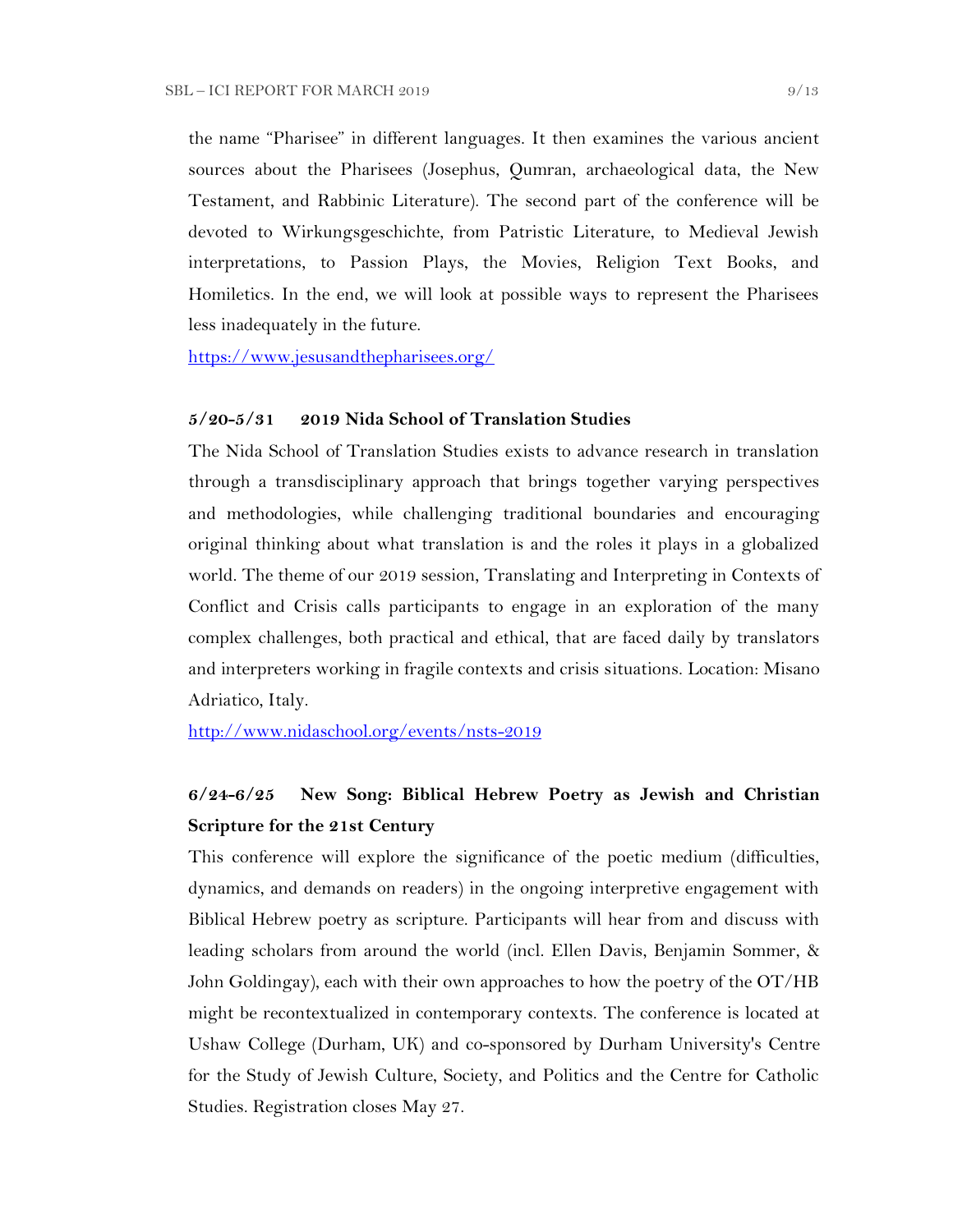<https://www.dur.ac.uk/theology.religion/ccs/events/conferences/newsong/>

## **7/1-7/5 SBL International Meeting**

Our host institutions are the Pontifical Biblical Institute and the Gregorian University, Rome, Italy.

<https://www.sbl-site.org/meetings/Internationalmeeting.aspx>

## **7/16-7/19 Congreso Internacional de Estudios Bíblicos**

Con ocasión de cumplirse los 80 años de la Revista Bíblica, la "Asociación Bíblica Argentina" (ABA) y los Consejos Editoriales de la Revista, junto con la "Asociación Brasileira de Pesquisa Bíblica" (ABIB), la Asociación Bíblica Chilena (ABCh), la Asociación de Biblistas de México y varios colegas de distintos países latinoamericanos y de los Estados Unidos, hemos organizado un "Congreso Internacional de Estudios Bíblicos" que tendrá lugar en la sede de Buenos Aires de la Pontificia Universidad Católica Argentina "Santa María de los Buenos Aires".

On the occasion of the 80th anniversary of Revista Bíblica, the "Asociación Bíblica Argentina" (ABA) and the Revista Editorial Board, together with the "Asociación Brasileira de Pesquisa Bíblica" (ABIB), the Asociación Bíblica Chilena (ABCh), the Asociación de Biblistas de México and several colleagues from different Latin American countries and the United States, have organized an "International Congress of Biblical Studies" that will take place in the Buenos Aires headquarters of the Pontificia Universidad Católica Argentina "Santa María de los Buenos Aires".

<http://congresobiblico2019.org/>

## **7/21-7/24 The British Association of Jewish Studies Conference**

BAJS Annual Conference will be held at the University of Oxford. Theme: What is Commentary?

<https://britishjewishstudies.org/about/conference-2018/>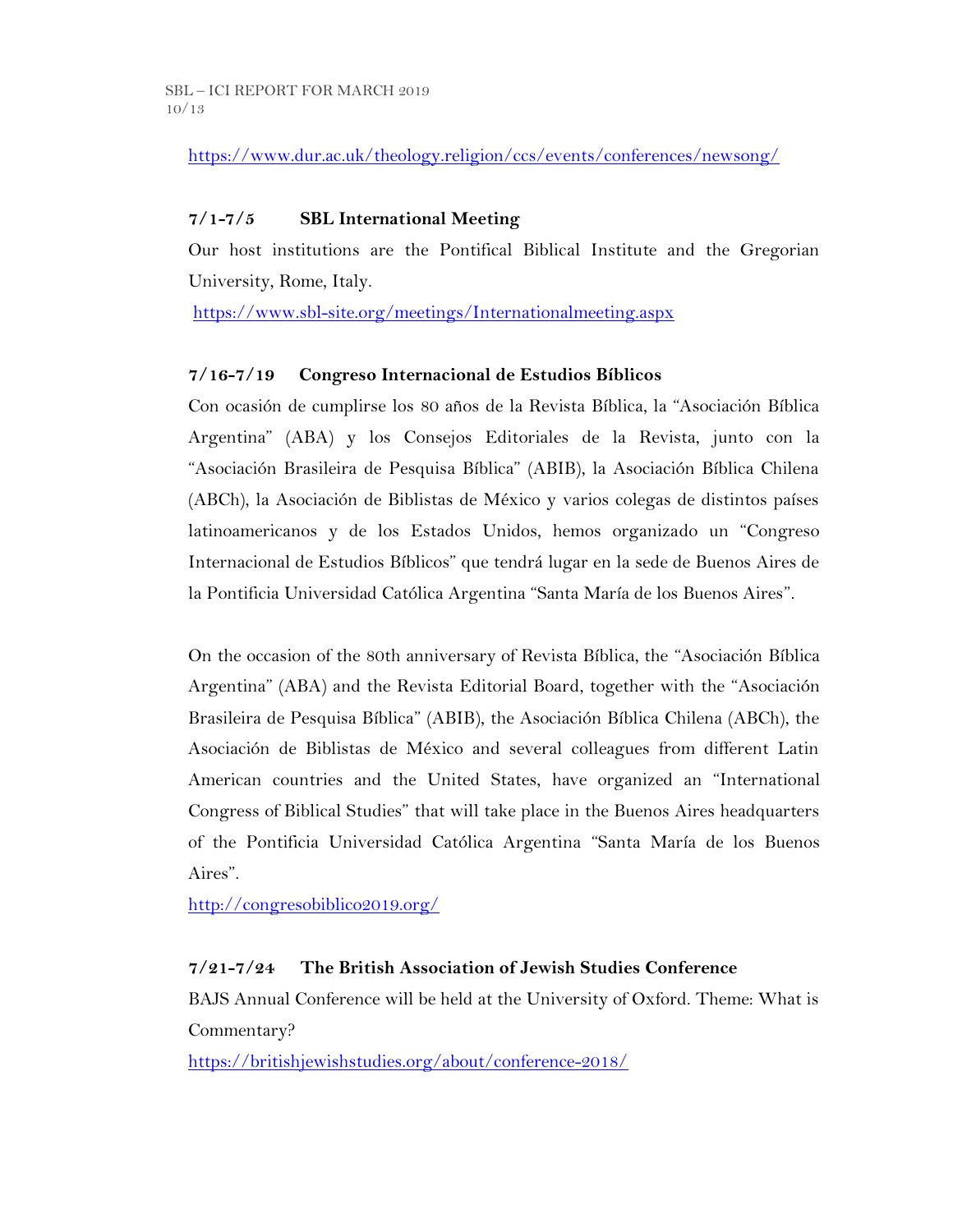# **07/24-07/26 Colloquium Biblicum Lovaniense LXVIII, 2019 (President: Judith Lieu, University of Cambridge)**

Whereas in the past interest in Peter has largely focussed on the ecclesiastical or institutional dynamics of the Petrine traditions, or on Peter as a shadowy foil for Paul, mediating between him and James as the representative of 'Jewish Christianity', recent study has offered fresh insights into both the canonical letters that bear his name, but also into the range of non-canonical 'Petrine' texts as well as into the development of the traditions regarding his death and burial. It is therefore a very apposite time to hold a Colloquium which will bring together both established and more early career scholars who have been at the centre of these diverse new developments, and stimulate dialogue and deeper analysis. The Proceedings of the Colloquium are expected to make a significant contribution to the role and representation of Peter and associated writings in the Early Church and to their reception. CALL FOR SHORT PAPERS: Short paper proposals (including name, institutional affiliation, postal address, e-mail address, title and abstract of ca. 200 words) should be sent to: Judith Lieu, President CBL 2019, jml68@cam.ac.uk no later than 31 March 2019.

[https://theo.kuleuven.be/en/research/centres/centr\\_collbibl](https://theo.kuleuven.be/en/research/centres/centr_collbibl)

## **7/30-8/2 Society for New Testament Studies**

SNTS 2019 General Meeting will be held in Marburg, Germany. <http://snts.international/general-meetings/>

## **8/4-8/9 International Organization for the Study of the Old Testament**

The 23rd Congress of IOSOT will be held at the University of Aberdeen. <https://www.abdn.ac.uk/events/conferences/iosot/index.php>

## **8/11-8/14 European Association of Biblical Studies**

2019 Annual Conference will be held in Warsaw, Poland. <https://www.eabs.net/>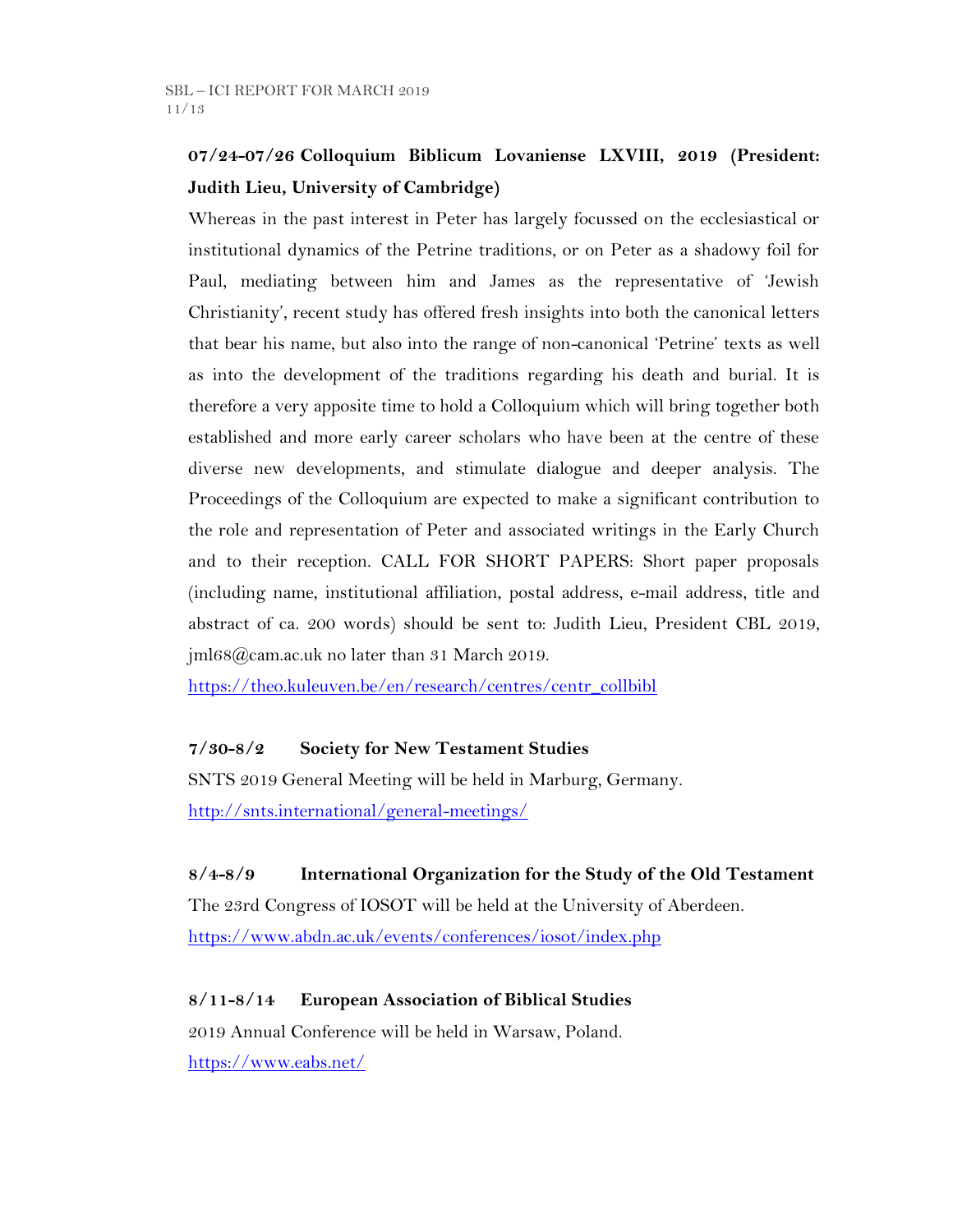## **8/23-8/29 2020 IAHR World Congress**

The 22nd Quinquennial World Conference of the International Association for the History of Religion (IAHR) will be in Dunedin, New Zealand.

<https://www.iahr2020.kiwi/>

## **9/2-9/13 Oxford Biblical Hebrew Summer School**

Ten days of intensive teaching in biblical Hebrew - at the Oxford Centre for Hebrew and Jewish Studies. The course corresponds to two terms of intensive teaching for a full-time university student and is open to students with or without experience of the language. The cost of the school is  $\text{\pounds}300$  per student for 30 hours of language instruction.

<https://www.ochjs.ac.uk/biblical-hebrew-summer-school/>

# **10/23-10/24 Signs, Wonders and Mighty Works: God's Activity in the History of Salvation**

The Institute of Biblical Studies at the John Paul II Catholic University of Lublin, Poland,is hosting an international biblical conference dealing with the theme of miracles in the Bible and extra-biblical traditions of the ancient Mediterranean world.

<http://ocs.academicon.pl/index.php/test/Miracles/index>

## **(i) SBL EDUCATIONAL RESOURCES FREELY AVAILABLE**

There are links to numerous educational resources on the SBL website. The following are freely available: (i) Resources on Teaching the Bible; (ii) Freely downloadable Hebrew, Greek and Transliteration fonts (amongst others); (iii) Resources on Bible translations and commentaries; and (iv) Research tool resources.

See<http://sbl-site.org/educational/default.aspx>

Also remember to check the newly-developed **Bible Odyssey** online portal. See [www.bibleodyssey.org.](http://www.bibleodyssey.org/) This portal offers wonderful educational resources, but